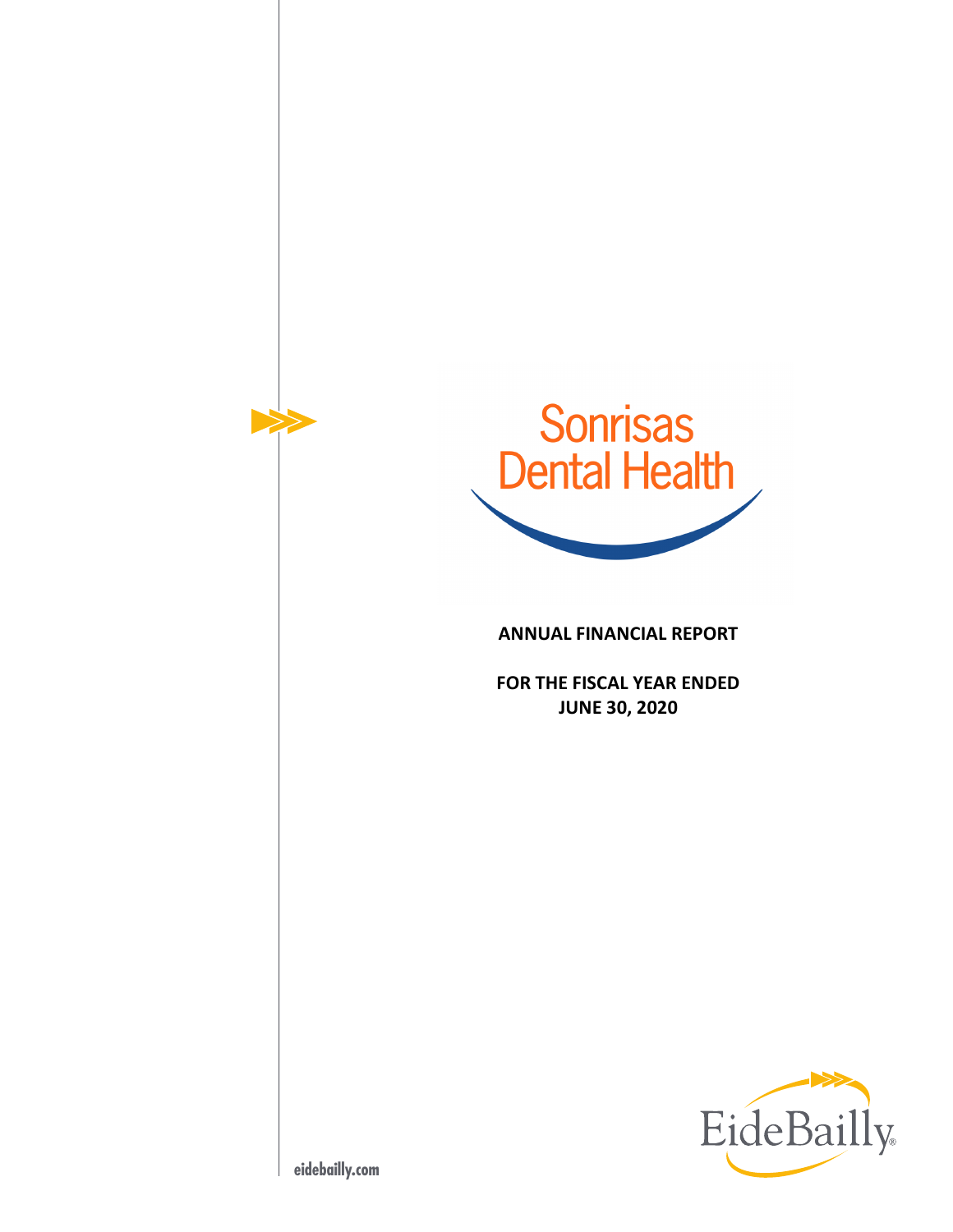# **TABLE OF CONTENTS JUNE 30, 2020**

| <b>INDEPENDENT AUDITOR'S REPORT</b>                         |   |
|-------------------------------------------------------------|---|
| <b>FINANCIAL STATEMENTS</b>                                 |   |
| <b>Statement of Net Position</b>                            |   |
| Statement of Revenues, Expenses and Changes in Net Position | 4 |
| <b>Statement of Cash Flows</b>                              |   |
| Notes to Financial Statements                               |   |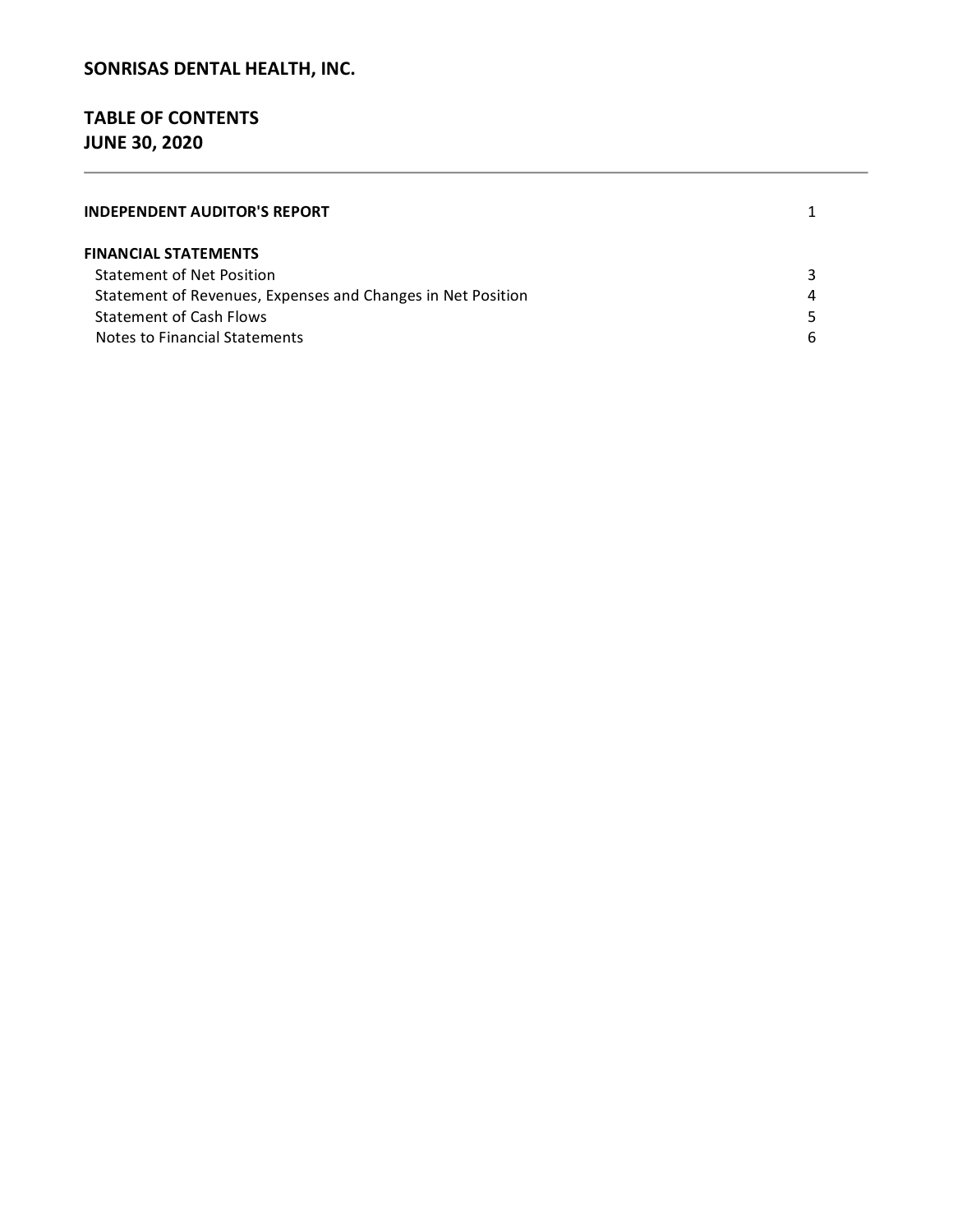

**CPAs & BUSINESS ADVISORS** 

#### **INDEPENDENT AUDITOR'S REPORT**

Governing Board Sonrisas Dental Health, Inc. San Mateo, California

We have audited the financial statements of Sonrisas Dental Health, Inc. (Agency), a component unit of the Peninsula Health Care District (District), as of and for the year ended June 30, 2020, and the related notes to the financial statements, which collectively comprise the Agency's basic financial statements as listed in the table of contents.

#### **Management's Responsibility for the Financial Statements**

Management is responsible for the preparation and fair presentation of these financial statements in accordance with accounting principles generally accepted in the United States of America; this includes the design, implementation, and maintenance of internal control relevant to the preparation and fair presentation of financial statements that are free from material misstatement, whether due to fraud or error.

#### **Auditor's Responsibility**

Our responsibility is to express opinions on these financial statements based on our audit. We conducted our audit in accordance with auditing standards generally accepted in the United States of America. Those standards require that we plan and perform the audit to obtain reasonable assurance about whether the financial statements are free from material misstatement.

An audit involves performing procedures to obtain audit evidence about the amounts and disclosures in the financial statements. The procedures selected depend on the auditor's judgment, including the assessment of the risks of material misstatement of the financial statements, whether due to fraud or error. In making those risk assessments, the auditor considers internal control relevant to the entity's preparation and fair presentation of the financial statements in order to design audit procedures that are appropriate in the circumstances, but not for the purpose of expressing an opinion on the effectiveness of the entity's internal control. Accordingly, we express no such opinion. An audit also includes evaluating the appropriateness of accounting policies used and the reasonableness of significant accounting estimates made by management, as well as evaluating the overall presentation of the financial statements.

We believe that the audit evidence we have obtained is sufficient and appropriate to provide a basis for our audit opinions.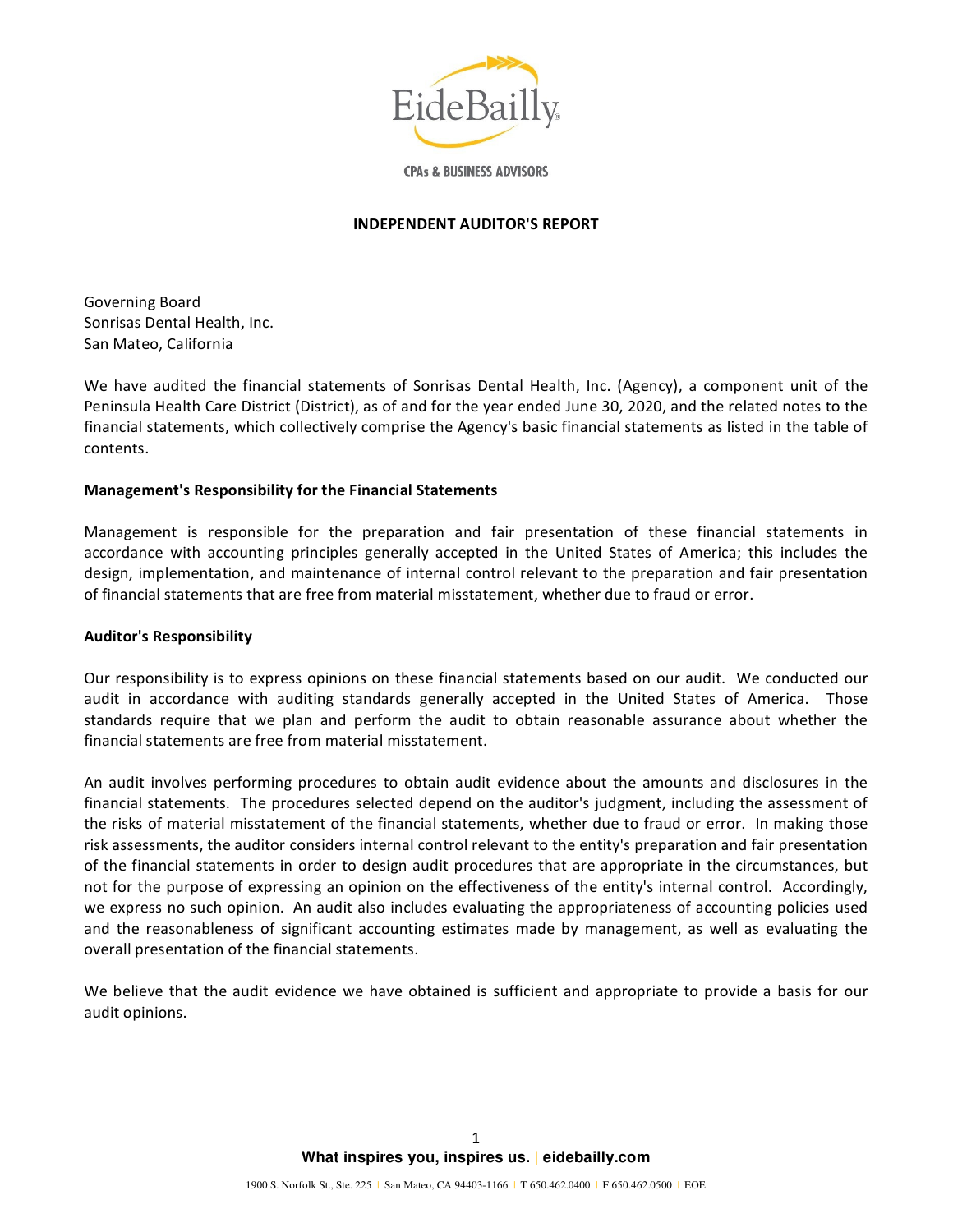#### **Opinions**

In our opinion, the financial statements referred to above present fairly, in all material respects, the financial position of the Agency, as of June 30, 2020, and the changes in financial position and cash flows for the year then ended in accordance with accounting principles generally accepted in the United States of America.

#### **Emphasis of Matter**

As discussed in Note 1, the financial statements present only the Agency and do not purport to, and do not, present fairly the financial position of the District, as of June 30, 2020, the changes in its financial position and cash flows for the year then ended in accordance with accounting principles generally accepted in the United States of America. Our opinion is not modified with respect to this matter.

#### **Other Matters**

#### *Required Supplementary Information*

Management has omitted management's discussion and analysis that accounting principles generally accepted in the United States of America requires to be presented to supplement the basic financial statements. Such missing information, although not a part of the basic financial statements, is required by the Governmental Accounting Standards Board who considers it to be an essential part of the financial reporting for placing the basic financial statements in an appropriate operational, economic, or historical context. Our opinion on the basic financial statements is not affected by this missing information.

Gade Sailly LLP

December 31, 2020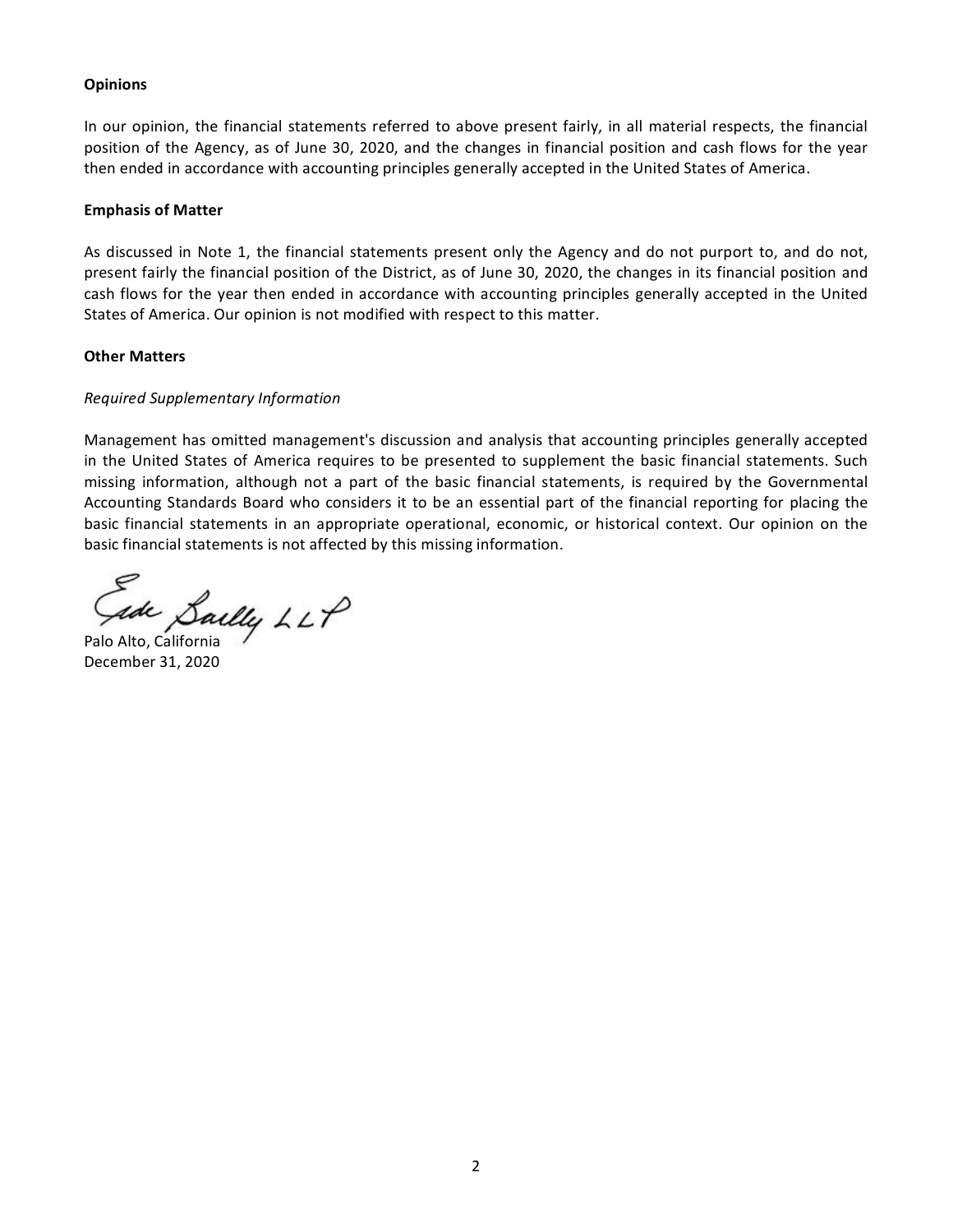# **STATEMENT OF NET POSITION JUNE 30, 2020**

| <b>Assets:</b>                        |                 |
|---------------------------------------|-----------------|
| <b>Current Assets:</b>                |                 |
| Cash and investments                  | \$<br>1,362,054 |
| Receivables, net                      |                 |
| Patient receivable, net               | 76,345          |
| Grant receivable                      | 189,897         |
| Prepaid items                         | 27,906          |
| Other assets                          | 1,898           |
| <b>Total Current Assets</b>           | 1,658,100       |
| <b>Noncurrent Assets:</b>             |                 |
| Deposit receivable                    | 14,697          |
| Depreciable capital assets, net       | 1,062,842       |
| <b>Total Noncurrent Assets</b>        | 1,077,539       |
| <b>Total Assets</b>                   | 2,735,639       |
| <b>Liabilities:</b>                   |                 |
| <b>Current Liabilities:</b>           |                 |
| Accounts payable and accrued expenses | 215,227         |
| Unearned revenues                     | 24,804          |
| <b>Social Security Tax Deferal</b>    | 9,920           |
| <b>Total Current Liabilities</b>      | 249,951         |
| <b>Noncurrent Liabilities:</b>        |                 |
| PPP Loan                              | 395,365         |
| <b>Total Noncurrent Liabilities</b>   | 395,365         |
| <b>Total Liabilities</b>              | 645,316         |
| <b>Net Position:</b>                  |                 |
| Net investment in capital assets      | 1,062,842       |
| Unrestricted                          | 1,027,481       |
| <b>Total Net Position</b>             | \$<br>2,090,323 |

See notes to the financial statements.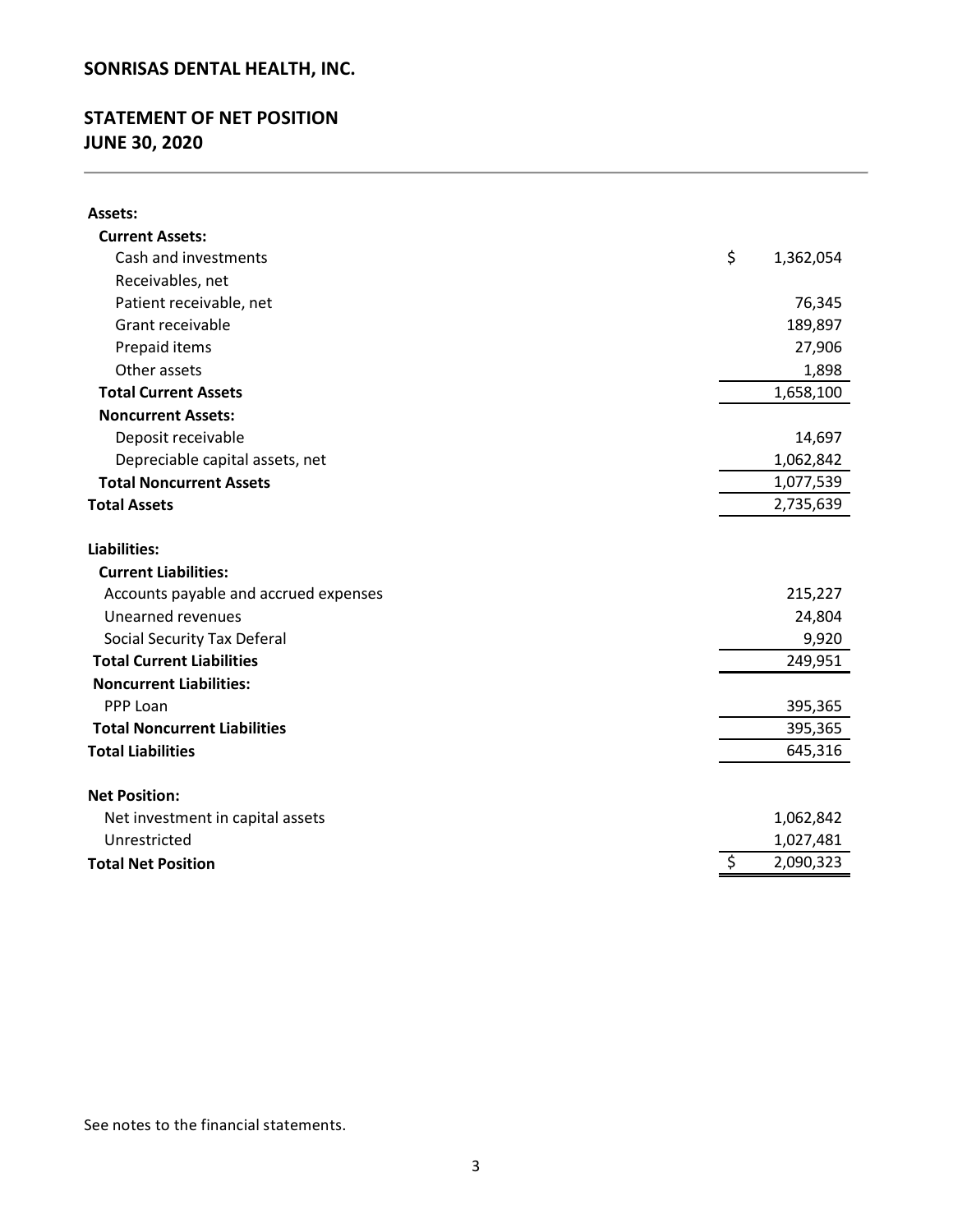# **STATEMENT OF REVENUES, EXPENSES AND CHANGES IN NET POSITION FOR THE YEAR ENDED JUNE 30, 2020**

| <b>Operating Revenues:</b>                           |                 |
|------------------------------------------------------|-----------------|
| <b>Patient services</b>                              | \$<br>1,450,913 |
| <b>Total Operating Revenues</b>                      | 1,450,913       |
| <b>Operating Expenses:</b>                           |                 |
| Salaries and benefits                                | 2,265,055       |
| Supplies and other                                   | 520,339         |
| Legal fees and purchased services                    | 69,380          |
| Rental expenses                                      | 39,600          |
| Depreciation                                         | 271,355         |
| <b>Total Operating Expenses</b>                      | 3,165,729       |
| <b>Operating Income (Loss)</b>                       | (1,714,816)     |
| <b>Nonoperating Income (Expense):</b>                |                 |
| <b>Grants and contributions</b>                      | 962,631         |
| Investment gain/loss                                 | 2,255           |
| Other income                                         | 1,840           |
| <b>Total Non-Operating Income (Expense)</b>          | 966,726         |
| <b>Income (Loss) Before Transfers</b>                | (748,090)       |
| <b>Transfers from Peninsula Health Care District</b> | 925,000         |
| Change in Net Position                               | 176,910         |
| Net Position, beginning                              | 1,913,413       |
| Net Position, ending                                 | \$<br>2,090,323 |

See notes to the financial statements.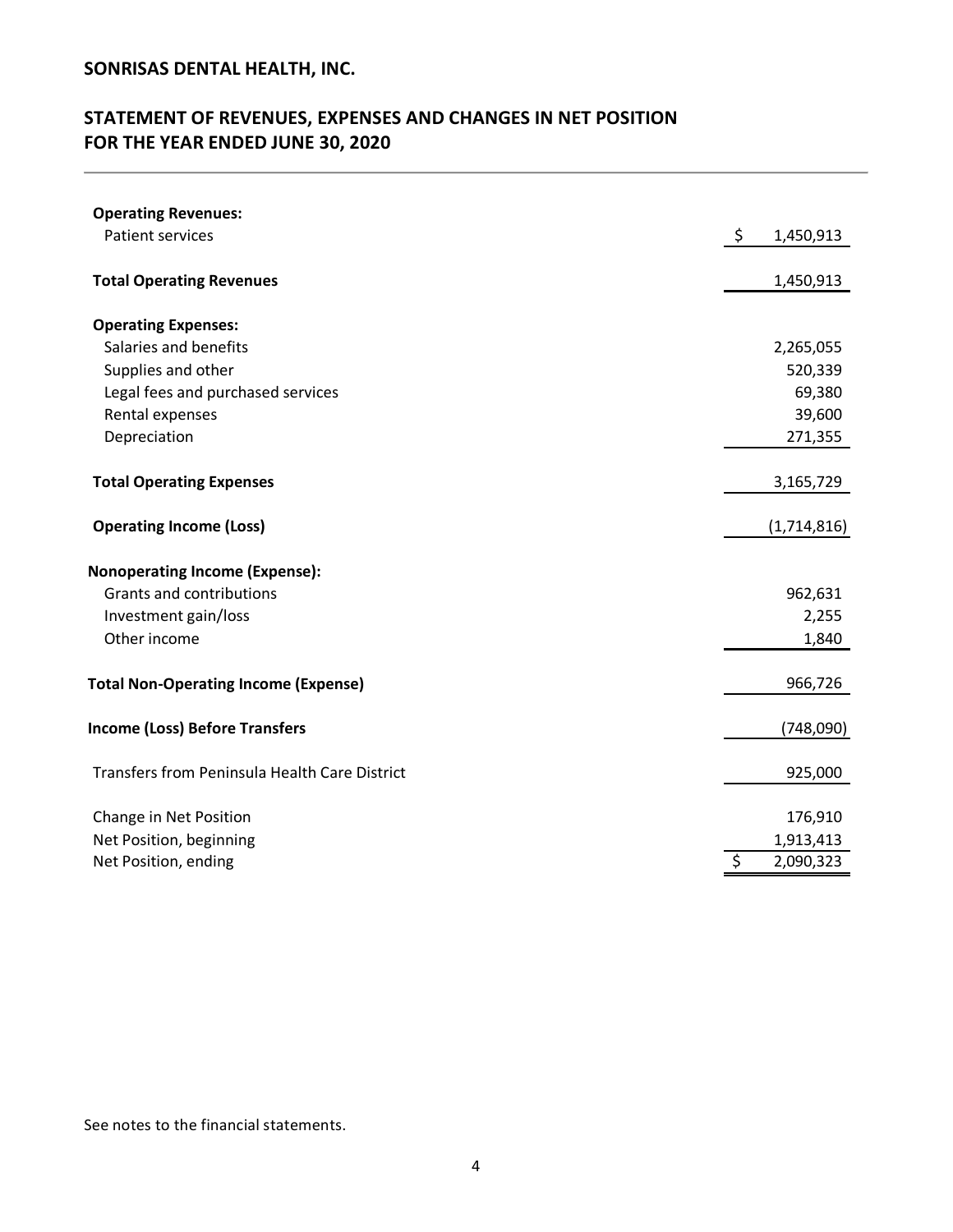# **STATEMENT OF CASH FLOWS FOR THE YEAR ENDED JUNE 30, 2020**

| <b>Cash Flow from Operating Activities:</b>                                                       |                   |
|---------------------------------------------------------------------------------------------------|-------------------|
| Cash received from patients                                                                       | \$<br>1,529,484   |
| Cash paid to suppliers for goods and services                                                     | (2,913,154)       |
| Other Income                                                                                      | 3,738             |
| <b>Net Cash Used For Operating Activities</b>                                                     | (1,379,932)       |
| <b>Cash Flows from Capital Financing Activities:</b>                                              |                   |
| Purchase of capital assets                                                                        | (56, 826)         |
| <b>Net Cash Used for Capital Financing Activities</b>                                             | (56, 826)         |
| <b>Cash Flows from Noncapital Financing Activities:</b>                                           |                   |
| Operating grants                                                                                  | 783,039           |
| <b>Socual Security Tax Deferral</b>                                                               | 9,920             |
| Transfers in for the District                                                                     | 925,000           |
| PPP Loan Proceeds                                                                                 | 395,365           |
| <b>Net Cash Provided by Noncapital Financing Activities</b>                                       | 2,113,324         |
| <b>Cash Flows from Investing Activities:</b>                                                      |                   |
| Investment income                                                                                 | 2,255             |
| <b>Net Cash Provided (Used) By Investing Activities</b>                                           | 2,255             |
| Net Increase (Decrease) In Cash and Cash Equivalents                                              | 678,821           |
| Cash and Cash Equivalents at The Beginning of The Fiscal Year                                     | 683,233           |
| Cash and Cash Equivalents at The End of The Fiscal Year                                           | \$<br>1,362,054   |
| Reconciliation of Operating Income (Loss) to Net Cash Provided (Used)<br>by Operating Activities: |                   |
| <b>Operating loss</b>                                                                             | \$<br>(1,714,816) |
| Adjustments to Reconcile Operating Income (Loss) to Net Cash                                      |                   |
| Provided (Used) by Operating Activities:                                                          |                   |
| Depreciation                                                                                      | 271,355           |
| Other Income                                                                                      | 3,738             |
| (Increase) Decrease in Operating Assets:                                                          |                   |
| Patient receivable                                                                                | 82,624            |
| Prepaid items                                                                                     | (1,204)           |
| Increase (Decrease) in Operating Liabilities:                                                     |                   |
| Accounts payable and accrued expenses                                                             | (17, 576)         |
| Unearned revenues                                                                                 | (4,053)           |
| <b>Net Cash Provided (Used) by Operating Activities</b>                                           | (1,379,932)       |

See notes to the financial statements.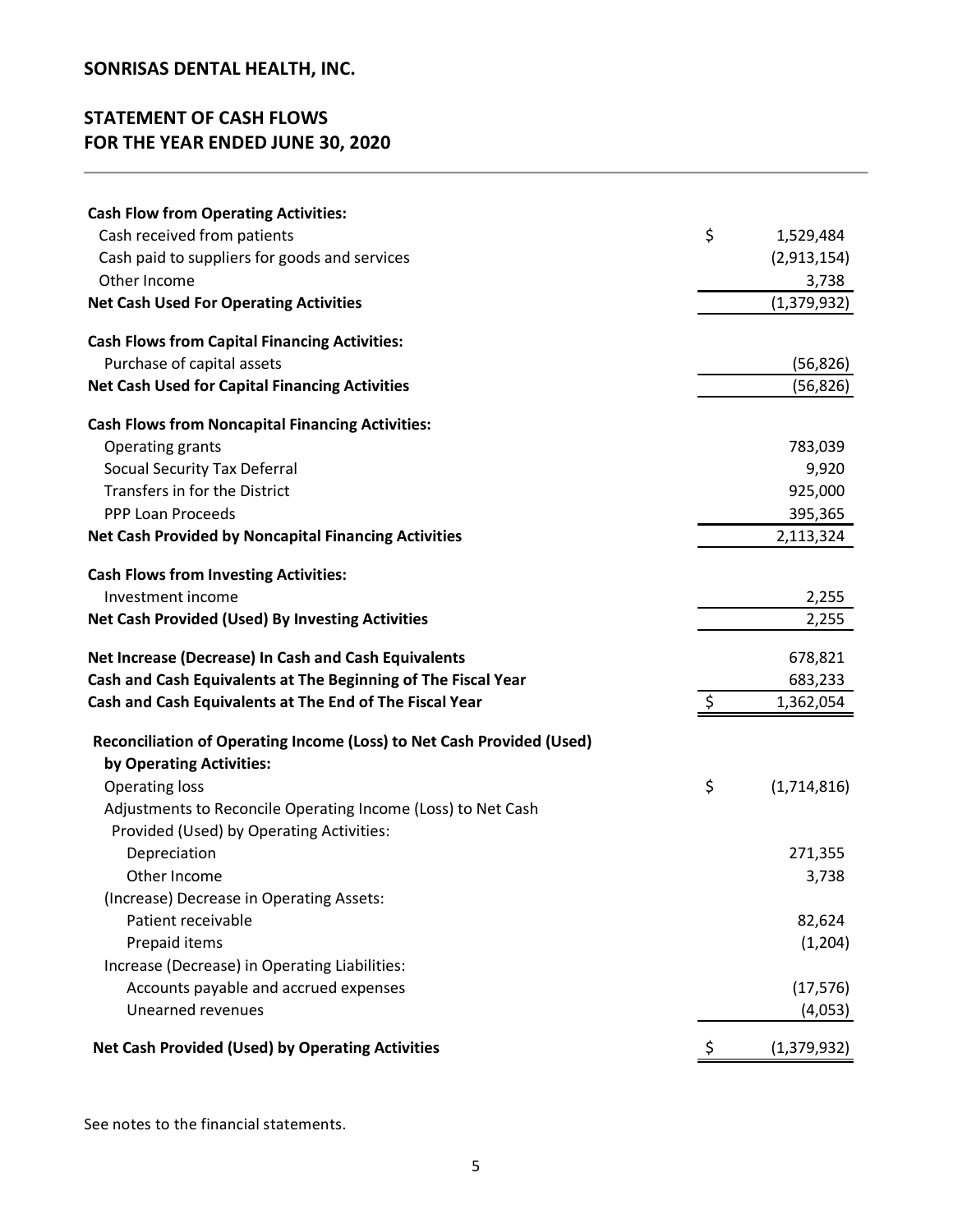### **NOTES TO FINANCIAL STATEMENTS FOR THE YEAR ENDED JUNE 30, 2020**

#### **NOTE 1 – SUMMARY OF SIGNIFICANT ACCOUNTING POLICIES**

The accounting policies of Sonrisas Dental Health, Inc. (the Agency) conform to accounting principles generally accepted in the United States of America as prescribed by the Governmental Accounting Standards Board (GASB). The following is a summary of the more significant accounting policies:

#### **Description of the Organization**

Sonrisas Dental Health, Inc. is a non-profit and is in the business of providing dental care and oral health education to all residents in San Mateo County. Patients include low income adults and children, people with disabilities, seniors, and others lacking access to dental care as well as patients with insurance and who pay cash.

The Agency operates two dental facilities in San Mateo County and was previously doing business as Apple Tree Dental California, Inc. In fiscal year 17/18, the Peninsula Health Care District (District) appointed the voting majority of the Agency and provided financial support to provide the dental services. The Agency is a component unit of the District. The financial statements present only net position, changes in net position and cash flow of the Agency. They do not purport to, and do not present fairly, the financial position and changes in net position of the District as of June 30, 2020.

#### **Measurement Focus and Basis of Accounting**

The accounts of the Agency are organized on the basis of fund accounting. The operations of the fund are accounted for with a set of self-balancing accounts that comprise its assets, liabilities, net position, revenues and expenses. The Agency utilizes a proprietary type fund to account for its activities.

Basis of accounting refers to when revenues and expenses are recognized in the accounts and reported in the financial statements. Basis of accounting relates to the timing of measurement made, regardless of the measurement focus applied.

Proprietary funds are accounted for using the economic resource measurement and the accrual basis of accounting. Revenues are recognized when earned and expenses are recognized when the related liabilities are incurred. The Agency applies all GASB pronouncements.

#### **Cash and Cash Equivalents**

The Agency's cash and cash equivalents are considered to be cash on hand and in banks.

#### **Capital Assets and Depreciation**

The valuation basis for capital assets is historical costs, or where historical costs is not available, estimated historical cost based on replacement cost. The fund uses a capitalization threshold of \$5,000. Maintenance and repairs of property and equipment are charged to operations, and major renewals are capitalized.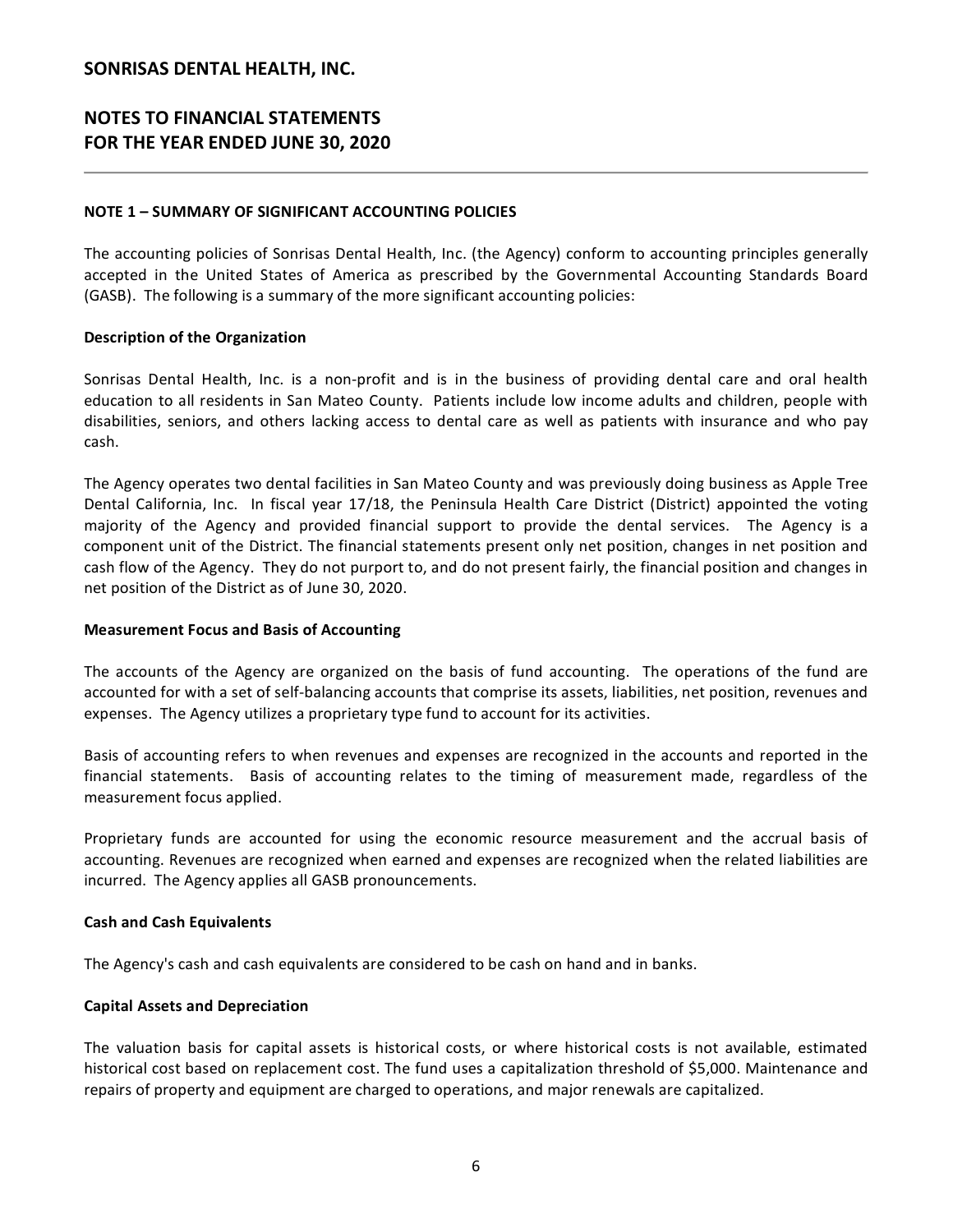### **NOTES TO FINANCIAL STATEMENTS FOR THE YEAR ENDED JUNE 30, 2020**

Depreciation is computed using the straight-line method. Estimated useful lives of the various classes of depreciable capital assets are as follow:

|                                | Lives of Assets |
|--------------------------------|-----------------|
| Leasehold improvements         | $10-20$ years   |
| Dental equipment               | 5-10 years      |
| Office equipment and furniture | 5-10 years      |

#### **Operating and Non-operating Revenues and Expenses**

Proprietary funds distinguish operating revenues and expenses from nonoperating items. Operating revenues and expenses generally result from providing services and producing and delivering goods in connection with a fund's principal ongoing operations. The principal operating revenues of the Agency are amounts from patients, third-party payers, and others for services rendered. Operating expenses for the Agency include the cost of providing dental services and administrative expenses. All revenues and expenses not meeting this definition are reported as nonoperating revenues and expenses.

#### **Management Estimates**

The preparation of financial statements in conformity with generally accepted accounting principles requires management to make estimates and assumptions that affect the reported amounts and disclosures. Actual results could differ materially from those estimates.

#### **NOTE 2 – CASH AND CASH EQUIVALENTS**

Cash as of June 30, 2020 consists of the following: Cash in bank  $\zeta$  1,362,054

Deposits with financial institutions are insured by the Federal Depository Insurance Corporation (FDIC) up to \$250,000 per bank. The Agency had bank balances in amount of \$885,973 in excess of the insurance coverage provided by FDIC.